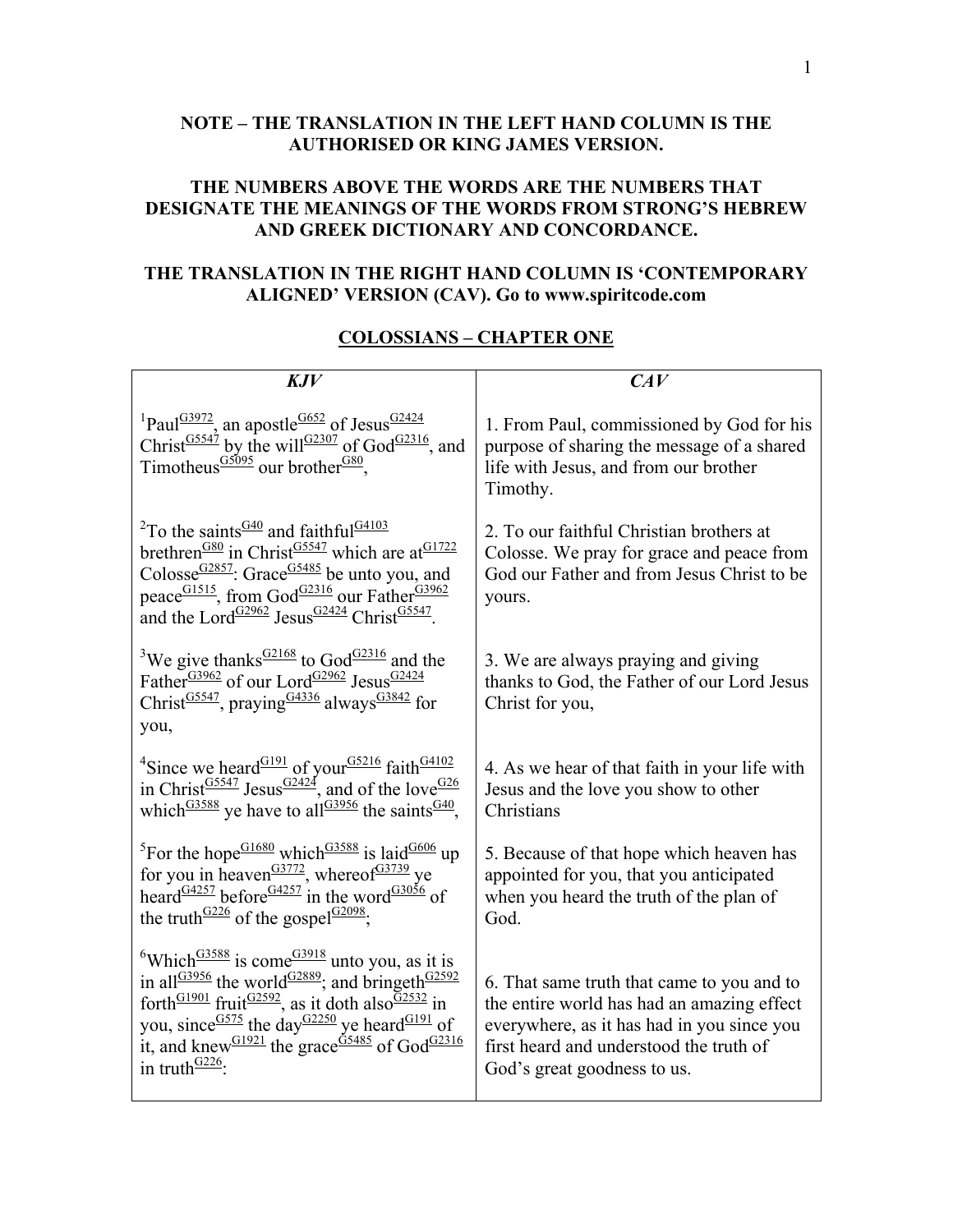| $7$ As ye also $\frac{G2532}{2}$ learned $\frac{G3129}{2}$ of<br>Epaphras <sup>G1889</sup> our dear <sup>G27</sup><br>fellowservant <sup><math>G4889</math></sup> , who $G3739$ is for you a<br>faithful <sup>G4103</sup> minister <sup>G1249</sup> of Christ <sup>G5547</sup> ;                                                                                                                                                                                                             | 7. Epaphras, who is a close and dear<br>fellow-servant of God has faithfully taught<br>you of this truth                                                                                                                                       |
|----------------------------------------------------------------------------------------------------------------------------------------------------------------------------------------------------------------------------------------------------------------------------------------------------------------------------------------------------------------------------------------------------------------------------------------------------------------------------------------------|------------------------------------------------------------------------------------------------------------------------------------------------------------------------------------------------------------------------------------------------|
| <sup>8</sup> Who <sup>G3588</sup> also $G2532$ declared $G1213$ unto us<br>your <sup>G5216</sup> love <sup>G26</sup> in the Spirit <sup>G4151</sup> .                                                                                                                                                                                                                                                                                                                                        | 8. And he also told us of the love that the<br>Holy Spirit has caused to flourish among<br>you.                                                                                                                                                |
| <sup>9</sup> For this $\frac{G5124}{G}$ cause $\frac{G1223 - G5124}{G}$ we also $\frac{G2532}{G}$ .<br>since $\frac{G575}{G}$ the day $\frac{G2250}{G}$ we heard $\frac{G191}{G}$ it, do<br>not cease $\frac{G3973}{G}$ to pray $\frac{G4336}{G}$ for you, and to<br>desire $\frac{G154}{H}$ that ye might be filled $\frac{G4137}{H}$ with<br>the knowledge $\frac{G1922}{G192}$ of his will $\frac{G2307}{G1921}$ in all $\frac{G3956}{G1921}$ wisdom<br>understanding $\frac{G4907}{G}$ ; | 9. It is because of hearing this that we<br>continue to pray for you. Our heart's desire<br>for you is that you will know what God<br>wants for you and that you will be given all<br>the wisdom and spiritual understanding that<br>you need. |
| <sup>10</sup> That ye might walk <sup>G4043</sup> worthy <sup>G516</sup> of the<br>Lord <sup>G2962</sup> unto all <sup>G3956</sup> pleasing 6699, being<br>fruitful <sup>G2592</sup> in every $\frac{G3956}{900d^{G18}}$<br>work $\frac{G2041}{2}$ , and increasing $\frac{G837}{2}$ in the knowledge <sup>G1922</sup> of God <sup>G2316</sup> ;                                                                                                                                             | 10. We pray that you will live the kind of<br>lives that bring honor to God and make his<br>heart glad as you make the good things that<br>you do count for him. Living like this will<br>cause you to know God more and more.                 |
| <sup>11</sup> Strengthened <sup>G1412</sup> with all <sup>G3956</sup> might <sup>G1411</sup> ,<br>$according_{G2596}^{G2596}$ to his glorious <sup>G1391</sup><br>power $\frac{G2904}{g}$ , unto all $\frac{G3956}{g}$ patience $\frac{G5281}{g}$ and<br>longsuffering $\frac{G3115}{S}$ with joyfulness $\frac{G5479}{S}$ ;                                                                                                                                                                 | 11. You will be empowered with all the<br>strength you need through his mighty and<br>unlimited power, so that you can endure                                                                                                                  |
| <sup>12</sup> Giving thanks <sup>G2168</sup> unto the Father <sup>G3962</sup> ,<br>which $\frac{G3588}{G2427}$ us meet $\frac{G2427}{G2427}$ to<br>be partakers $\frac{G3310}{2}$ of the inheritance $\frac{G2819}{2}$ of<br>the saints $\frac{G40}{G}$ in light $\frac{G5457}{G}$ .                                                                                                                                                                                                         | through all adversity without losing your<br>joy.<br>12. We are so thankful to the Father who<br>has turned us into people who have the<br>capacity to share with other Christians in<br>the shining light of his dominion over all            |
| <sup>13</sup> Who <sup>G3739</sup> hath delivered <sup>G4506</sup> us from the<br>power $\frac{G1849}{ }$ of darkness $\frac{G4655}{ }$ , and hath<br>translated $\frac{G3179}{ }$ us into $\frac{G1519}{ }$ the kingdom $\frac{G932}{ }$<br>of his dear $\frac{G26}{G}$ Son $\frac{G5207}{G}$ :                                                                                                                                                                                             | things.<br>13. He has drawn us out from the power of<br>the domain of darkness and placed us<br>within the rule and dominion of his beloved<br>Son.                                                                                            |
| <sup>14</sup> In whom <sup>G3739</sup> we have <sup>G2192</sup><br>redemption <sup>G629</sup> through <sup>G1223</sup> his blood <sup>G129</sup> ,<br>even the forgiveness $\frac{G859}{G859}$ of sins $\frac{G266}{G859}$ .                                                                                                                                                                                                                                                                 | 14. We have a life worth living again<br>because of the lifeblood that he spilled for<br>our new life to happen, graciously freeing<br>us from the problem and penalty of human<br>self obsession, called sin.                                 |
| <sup>15</sup> Who <sup>G3739</sup> is the image <sup>G1504</sup> of the<br>invisible $\frac{G517}{G}$ God $\frac{G2316}{G}$ , the firstborn $\frac{G4416}{G}$ of<br>every $\frac{G3956}{C}$ creature $\frac{G2937}{C}$ .                                                                                                                                                                                                                                                                     | 15. He is the visible expression of the<br>invisible God, the firstborn, before all of                                                                                                                                                         |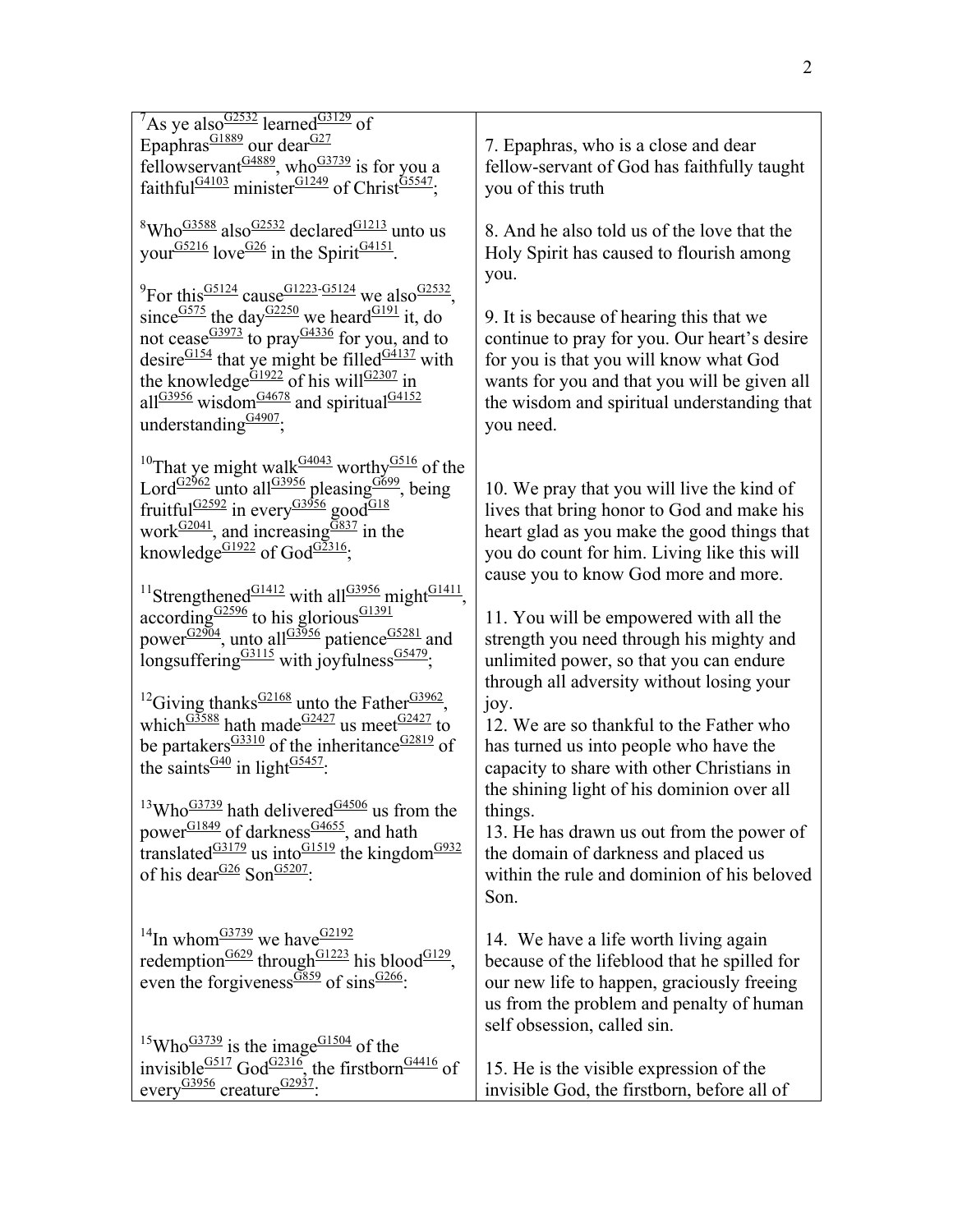3

 $16$ For by him were all $\frac{G3956}{G}$  things created $\frac{G2936}{}$ , that are in heaven $\frac{G3772}{}$ , and that are in earth $\frac{G1093}{G100}$ , visible  $\frac{G3707}{G100}$  and invisible $\frac{G517}{G}$ , whether $\frac{G1535}{G}$  they be thrones $\frac{G2362}{G}$ , or $\frac{G1535}{G}$  dominions $\frac{G2963}{G}$ , or $\frac{G1535}{G}$ principalities $\frac{G746}{G1535}$  powers $\frac{G1849}{G15}$ : all $\frac{G3956}{G}$  things were created $\frac{G2936}{G}$  by him, and for him:

<sup>17</sup>And he is before  $G4253$  all  $G3956$  things, and by him all $\frac{G3956}{H}$  things consist $\frac{G4921}{H}$ .

<sup>18</sup>And he is the head<sup>G2776</sup> of the body<sup>G4983</sup>, the church $\frac{G1577}{G1571}$ : who  $\frac{G3739}{G15}$  is the beginning  $\frac{G746}{G}$ , the firstborn<sup>G4416</sup> from the dead $\frac{G3498}{H}$ ; that in all $\frac{G3956}{H}$  things he might have the preeminence  $\frac{G4409}{2}$ .

<sup>19</sup>For it pleased $\frac{G2106}{G}$  the Father that in him should all $\frac{G3956}{G}$  fulness $\frac{G4138}{G}$  dwell $\frac{G2730}{G}$ ;

 $^{20}$ And, having made $^{G1517}$  peace $^{G1517}$ through<sup>G1223</sup> the blood<sup>G129</sup> of his cross<sup>G4716</sup>, by him to reconcile  $\frac{G604}{G}$  all  $\frac{G3956}{G}$  things unto himself $\frac{G848}{G1535}$ ; by him, I say, whether $\frac{G1535}{G1535}$ they be things in earth $\frac{G1093}{G1535}$ , or  $\frac{G1535}{G1535}$  things in heaven $\frac{G3772}{G}$ 

<sup>21</sup>And you, that were sometime $G4218$ alienated $\frac{G526}{G}$  and enemies $\frac{G2190}{G}$  in your $\frac{G3588}{G}$ mind $\frac{G1271}{G1271}$  by wicked $\frac{G4190}{G127}$  works $\frac{G2041}{G17}$ , yet $\frac{G1161}{H}$  now $\frac{G3570}{H}$  hath he reconciled $\frac{\dot{G}604}{H}$ 

<sup>22</sup>In the body<sup>G4983</sup> of his flesh<sup>G4561</sup> through<sup>G1223</sup> death<sup>G2288</sup>, to present<sup>G3936</sup> you holy $\frac{G\bar{40}}{40}$  and unblameable $\frac{G299}{400}$  and unreproveable  $\frac{G410}{G}$  in his sight $\frac{G2714}{G}$ :

 $^{23}$ If<sup>G1489</sup> ye continue<sup>G1961</sup> in the faith<sup>G4102</sup> grounded $\frac{G2311}{}$  and settled $\frac{G1476}{}$ , and be not moved $\frac{G33334}{4}$  away $\frac{G33334}{4}$  from the hope $\frac{G1680}{4}$  of the gospel $\frac{G2098}{G}$ , which ye have heard  $\frac{G191}{G}$ , and which  $\frac{G3739}{9}$  was preached  $\frac{G2784}{9}$  to every $\frac{G3956}{G3956}$  creature $\frac{G2937}{G3956}$  which is under  $\frac{G5259}{G3956}$ heaven<sup>G3772</sup>; whereof<sup>G3739</sup> I Paul<sup>G3972</sup> am

# creation.

16. Through him everything was created that exists in heaven and in the earth, whether material or spiritual, sovereign rulers, governmental rulers, regional leaders, and other delegated authorities. These were all created by him and for him.

17. He existed prior to everything, and everything owes its existence to him.

18. He is the head of the body which is his church. He is the first in all existence, the first ever to rise from the dead, so that he will have the honor of being supreme over all things.

19. The father desires that everything that exists finds its permanent residence in him.

20. He has caused everything that exists in heaven and in earth to find its being in Jesus Christ and to be put in its right place through the lifeblood that he shed on the cross.

21. You who were once alienated in your minds through the hostility of your fallen mindset and behavior are now in a right place of harmony with him

22. By his taking upon himself our hostile humanity and putting it to death, so that you can now enjoy a close intimacy with him, innocent and unashamed of who you are,

23. If you remain sure and settled in your faith, and do not get pushed aside from the hope that comes from the message of a shared life with Jesus. You have heeded this message which has been proclaimed to everyone under heaven. This is the